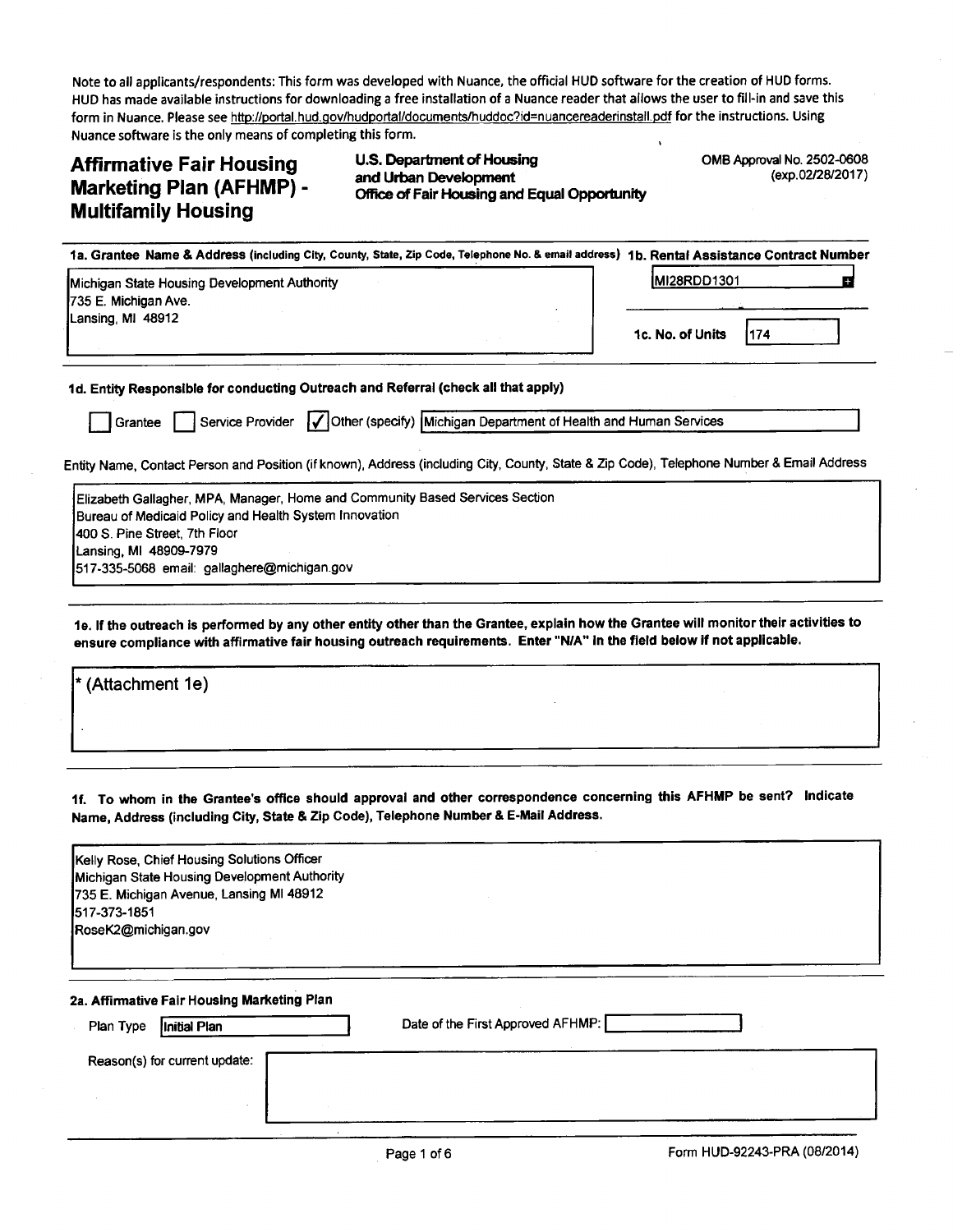| 2b. Outreach Start Date                                                                                                                                                                                                                                                                                                                                                                                     |  |  |  |  |  |
|-------------------------------------------------------------------------------------------------------------------------------------------------------------------------------------------------------------------------------------------------------------------------------------------------------------------------------------------------------------------------------------------------------------|--|--|--|--|--|
| Grantees should not begin accepting applications prior to conducting the marketing and outreach activities identified in the approved AFHMP.                                                                                                                                                                                                                                                                |  |  |  |  |  |
| Date Outreach will begin (xx/xx/xxxx) (04/01/2016<br>Date Grantee will begin accepting applications (xx/xx/xxxx) 05/01/2016                                                                                                                                                                                                                                                                                 |  |  |  |  |  |
| Note: Only Fiscal Year 12 Demonstration Grantees are<br>permitted to accept applications prior to conducting<br>marketing and outreach activities identified in the<br>approved AFHMP.                                                                                                                                                                                                                      |  |  |  |  |  |
| <b>Statewide</b><br>Other (specify)<br>3a. Target Areas (check one):                                                                                                                                                                                                                                                                                                                                        |  |  |  |  |  |
|                                                                                                                                                                                                                                                                                                                                                                                                             |  |  |  |  |  |
| 3b. Target Population(s)                                                                                                                                                                                                                                                                                                                                                                                    |  |  |  |  |  |
| PRA funds will be utilized to serve extremely low income, at or below 30% Area Median Income (AMI), non-elderly<br>persons with disabilities who are 18 years of age but less than 62 years of age at the time of lease up. The person with<br>the disability must be eligible for participation in a Medicaid home and community-based, long-term services program.<br>The target population will include: |  |  |  |  |  |
| . People with disabilities who are living in a nursing facility or are at risk of being transitioned into a nursing facility and<br>are eligible for a Medicaid home and community-based services program.                                                                                                                                                                                                  |  |  |  |  |  |
| . People with disabilities or severe mental illness who are living the community, have an identified need for affordable<br>and accessible housing, and are eligible for a Medicaid home and community-based services program.                                                                                                                                                                              |  |  |  |  |  |
| The definition of Medicaid home and community-based services programs includes MI Choice Waiver, Nursing Facility<br>Transition Program, Community Mental Health Services, MI Health Link HCBS Waiver, or Adult Home Help Program.                                                                                                                                                                          |  |  |  |  |  |
|                                                                                                                                                                                                                                                                                                                                                                                                             |  |  |  |  |  |
|                                                                                                                                                                                                                                                                                                                                                                                                             |  |  |  |  |  |
| 3c. Is all or some of the Target Population(s) covered by a Settlement Agreement?<br>No<br>Yes                                                                                                                                                                                                                                                                                                              |  |  |  |  |  |
| 3d. Demographics of Target Population(s)<br>(check all that apply)                                                                                                                                                                                                                                                                                                                                          |  |  |  |  |  |
| <b>Black or African American</b><br>Asian<br>American Indian or Alaska Native<br><b>White</b>                                                                                                                                                                                                                                                                                                               |  |  |  |  |  |
| Hispanic or Latino<br>Native Hawaiian or Other Pacific Islander                                                                                                                                                                                                                                                                                                                                             |  |  |  |  |  |
| Other ethnic group, religion, sex, etc. (specify)<br>Families with Children (under age 18)                                                                                                                                                                                                                                                                                                                  |  |  |  |  |  |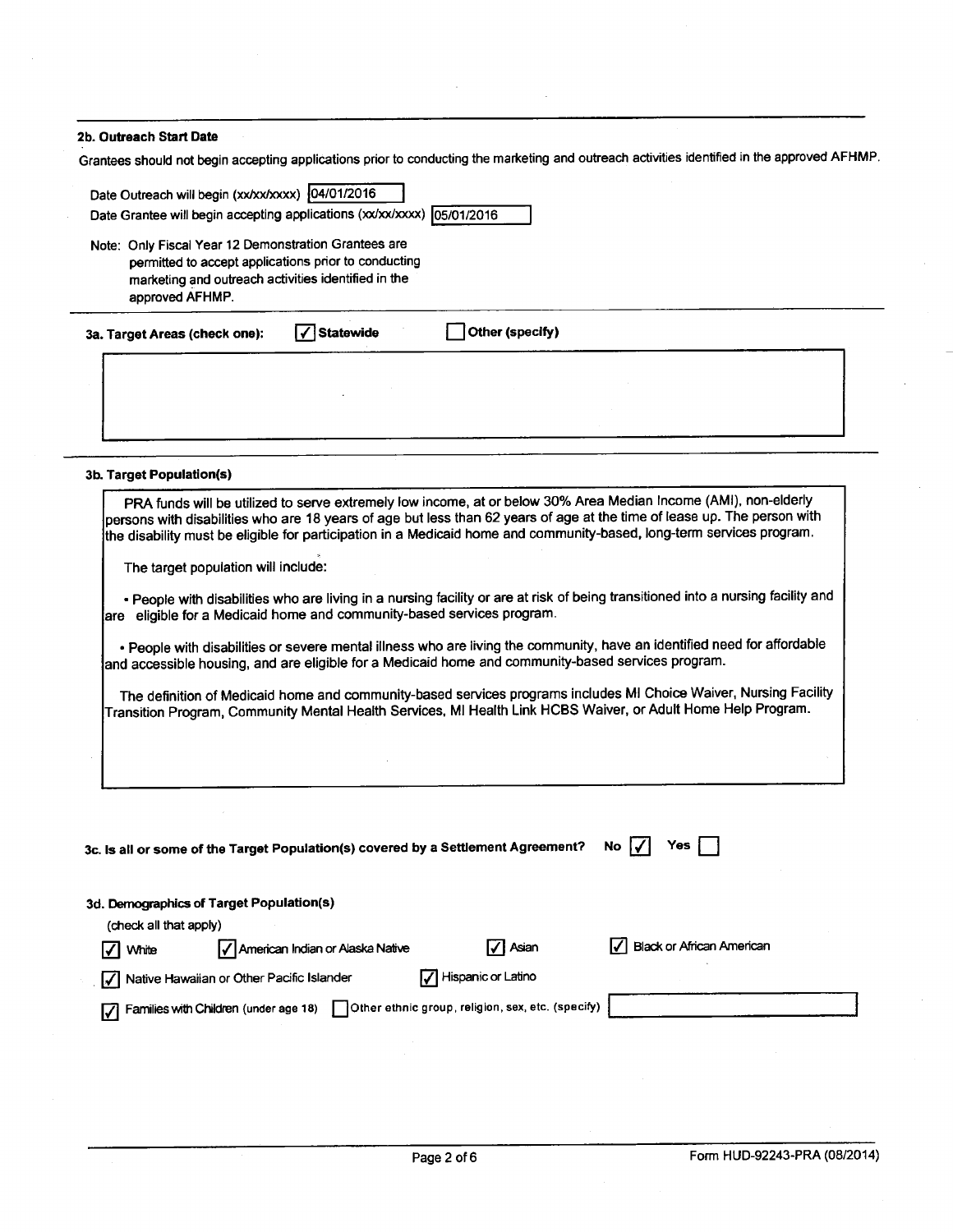#### 3e. Data Source(s) used to obtain the demographic characteristics.

MDHHS used the M! Choice Waiting List to obtain the demographic characteristics of people with disabilities who are living in a nursing facility or are at risk of being transitioned into a nursing facility. The MI Choice Waiver, Nursing Facility Transition Program, and MI Health Link HCBS Waiver Program serve individuals in this population.

MDHHS used the Report for Section 404 (Community Mental Health Service Programs Demographic and Cost Data FY 2014) to obtain demographic characteristics of people with disabilities or serious mental illness who are living in the community and have an identified need for affordable and accessible housing. Community Mental Health Services and the Adult Home Help Program serve individuals in this population.

### 4a. Identify the demographic group in the target population(s) that are least likely to apply.

MDHHS has identified the following groups as least likely to apply: • Persons who have a disability that impacts their ability to communicate

• Persons with limited English proficiency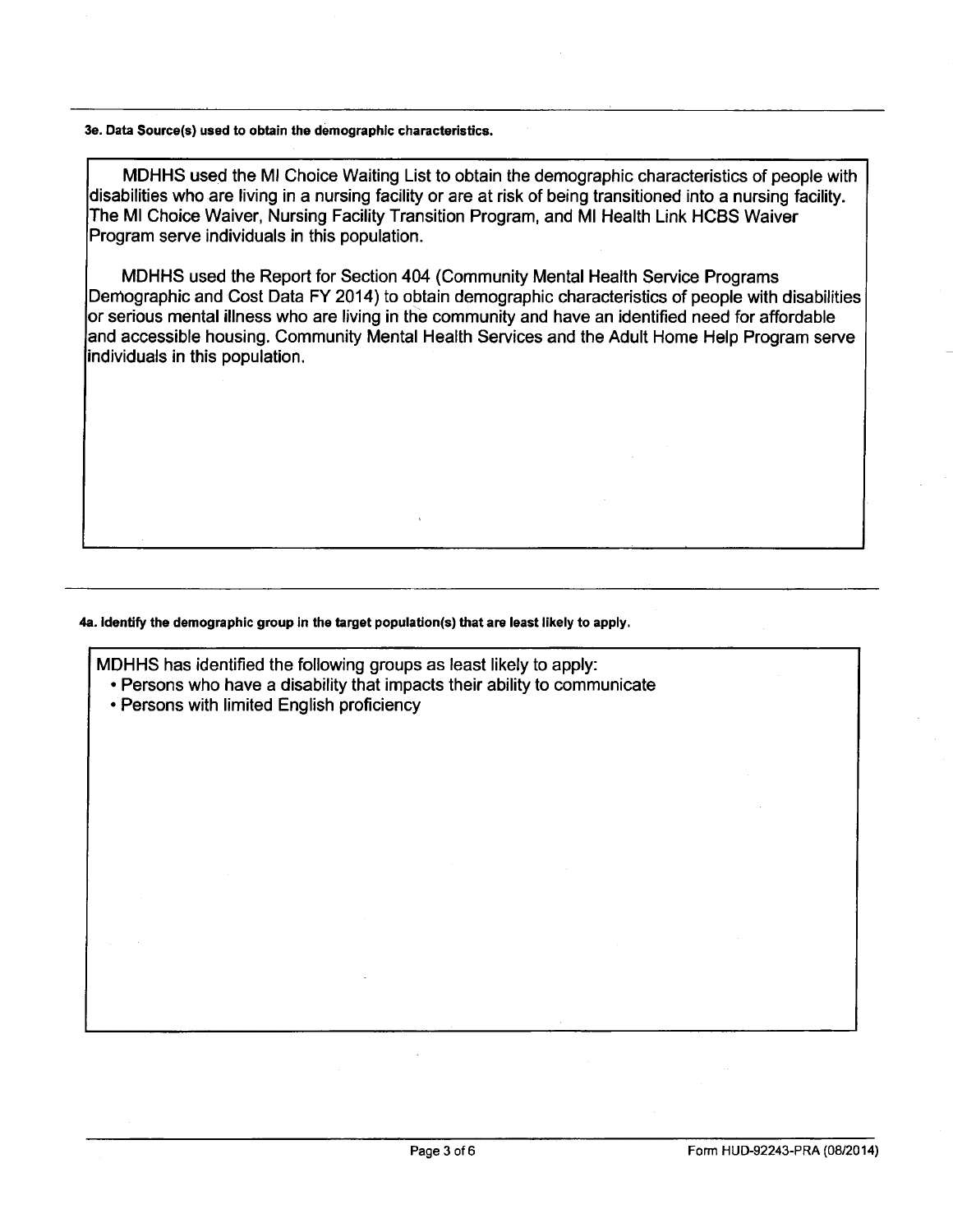4b. For each demographic group in the target population(s) that are least likely to apply, provide a description of how the program will be marketed to eligible individuals in the target population(s).

 $\alpha=\sqrt{2\sqrt{2}}$ 

| apply for the S. 811 PRA Program.<br>language barriers.<br>5a. Fair Housing Poster<br>Check below all locations where the Poster will be displayed. |                                                                                                                            |            |            |                 | The Grantee's outreach plan ensures that these populations will be reached and have an equal opportunity to<br>Persons with Communication Barriers: Outreach to this population will be conducted through the MI Choice<br>Waiver Agencies, Nursing Facility Transition Program, Community Mental Health Service Providers, Centers for<br>Independent Living, and other community based organizations assisting individuals with housing. Michigan will<br>use assistive technology as needed to ensure all individuals have the opportunity to learn about and participate in<br>this program. The agencies listed above use various telephone interpretation systems as needed to overcome<br>Limited English Proficiency (LEP): MDHHS requires agencies to provide assistance to accommodate persons with<br>(LEP) with accessing services. Oral and written assistance to persons with LEP may take various forms, including<br>hiring bilingual staff, arranging for interpreters, and translating written materials when a significant number or<br>percentage of program beneficiaries require information in a language other than English. At a minimum, for<br>written materials to be understandable, they must be written in plain language and in a manner that is accessible<br>to individuals with disabilities and persons who are limited English proficient, consistent with §435.905(b) of<br>Chapter 42 of the Code of Federal Regulations. Outreach materials will be provided in Spanish and Arabic, the<br>language that has been identified as most common among the target populations. Materials will be translated into<br>other languages as the need is identified by outreach staff. The MI Choice Waiver program, Habilitation Supports<br>Waiver program, and MI Health Link HCBS Waiver program will also be able to provide interpreter services as |                                                                                                                                                                                                                                                                                                                                                                                                                                                                                              |
|-----------------------------------------------------------------------------------------------------------------------------------------------------|----------------------------------------------------------------------------------------------------------------------------|------------|------------|-----------------|----------------------------------------------------------------------------------------------------------------------------------------------------------------------------------------------------------------------------------------------------------------------------------------------------------------------------------------------------------------------------------------------------------------------------------------------------------------------------------------------------------------------------------------------------------------------------------------------------------------------------------------------------------------------------------------------------------------------------------------------------------------------------------------------------------------------------------------------------------------------------------------------------------------------------------------------------------------------------------------------------------------------------------------------------------------------------------------------------------------------------------------------------------------------------------------------------------------------------------------------------------------------------------------------------------------------------------------------------------------------------------------------------------------------------------------------------------------------------------------------------------------------------------------------------------------------------------------------------------------------------------------------------------------------------------------------------------------------------------------------------------------------------------------------------------------------------------------------------------------------------------------|----------------------------------------------------------------------------------------------------------------------------------------------------------------------------------------------------------------------------------------------------------------------------------------------------------------------------------------------------------------------------------------------------------------------------------------------------------------------------------------------|
|                                                                                                                                                     |                                                                                                                            |            |            |                 |                                                                                                                                                                                                                                                                                                                                                                                                                                                                                                                                                                                                                                                                                                                                                                                                                                                                                                                                                                                                                                                                                                                                                                                                                                                                                                                                                                                                                                                                                                                                                                                                                                                                                                                                                                                                                                                                                        |                                                                                                                                                                                                                                                                                                                                                                                                                                                                                              |
|                                                                                                                                                     |                                                                                                                            |            |            |                 |                                                                                                                                                                                                                                                                                                                                                                                                                                                                                                                                                                                                                                                                                                                                                                                                                                                                                                                                                                                                                                                                                                                                                                                                                                                                                                                                                                                                                                                                                                                                                                                                                                                                                                                                                                                                                                                                                        |                                                                                                                                                                                                                                                                                                                                                                                                                                                                                              |
|                                                                                                                                                     |                                                                                                                            |            |            |                 | The Fair Housing Poster must be prominently displayed in all offices/locations in which rental activity takes place (24 CFR 200.620(e)).                                                                                                                                                                                                                                                                                                                                                                                                                                                                                                                                                                                                                                                                                                                                                                                                                                                                                                                                                                                                                                                                                                                                                                                                                                                                                                                                                                                                                                                                                                                                                                                                                                                                                                                                               |                                                                                                                                                                                                                                                                                                                                                                                                                                                                                              |
|                                                                                                                                                     |                                                                                                                            |            |            |                 |                                                                                                                                                                                                                                                                                                                                                                                                                                                                                                                                                                                                                                                                                                                                                                                                                                                                                                                                                                                                                                                                                                                                                                                                                                                                                                                                                                                                                                                                                                                                                                                                                                                                                                                                                                                                                                                                                        |                                                                                                                                                                                                                                                                                                                                                                                                                                                                                              |
|                                                                                                                                                     |                                                                                                                            |            |            |                 |                                                                                                                                                                                                                                                                                                                                                                                                                                                                                                                                                                                                                                                                                                                                                                                                                                                                                                                                                                                                                                                                                                                                                                                                                                                                                                                                                                                                                                                                                                                                                                                                                                                                                                                                                                                                                                                                                        |                                                                                                                                                                                                                                                                                                                                                                                                                                                                                              |
|                                                                                                                                                     |                                                                                                                            |            |            |                 |                                                                                                                                                                                                                                                                                                                                                                                                                                                                                                                                                                                                                                                                                                                                                                                                                                                                                                                                                                                                                                                                                                                                                                                                                                                                                                                                                                                                                                                                                                                                                                                                                                                                                                                                                                                                                                                                                        |                                                                                                                                                                                                                                                                                                                                                                                                                                                                                              |
|                                                                                                                                                     |                                                                                                                            | Model Unit |            | Other (specify) |                                                                                                                                                                                                                                                                                                                                                                                                                                                                                                                                                                                                                                                                                                                                                                                                                                                                                                                                                                                                                                                                                                                                                                                                                                                                                                                                                                                                                                                                                                                                                                                                                                                                                                                                                                                                                                                                                        |                                                                                                                                                                                                                                                                                                                                                                                                                                                                                              |
| on-site review.                                                                                                                                     |                                                                                                                            |            |            |                 |                                                                                                                                                                                                                                                                                                                                                                                                                                                                                                                                                                                                                                                                                                                                                                                                                                                                                                                                                                                                                                                                                                                                                                                                                                                                                                                                                                                                                                                                                                                                                                                                                                                                                                                                                                                                                                                                                        |                                                                                                                                                                                                                                                                                                                                                                                                                                                                                              |
|                                                                                                                                                     | Grantee Office<br>5b. Affirmative Fair Housing Marketing Plan<br>where the AFHMP will be made available.<br>Grantee Office |            | Model Unit |                 | Other (specify)<br>5c. Project Owner Compilance to display Fair Housing Poster and the AFHMP                                                                                                                                                                                                                                                                                                                                                                                                                                                                                                                                                                                                                                                                                                                                                                                                                                                                                                                                                                                                                                                                                                                                                                                                                                                                                                                                                                                                                                                                                                                                                                                                                                                                                                                                                                                           | Case mgrs & state service agencies<br>The AFHMP must be available for public inspection at all rental offices/locations (24 CFR 200.625). Check below all locations<br>Explain how you will ensure that every project owner will prominently display the Fair Housing Poster and AFHMP.<br>MSHDA will ensure that the properties with 811 units display the fair housing poster at their<br>sites. MSHDA will reinforce this requirement in manager training and check for compliance during |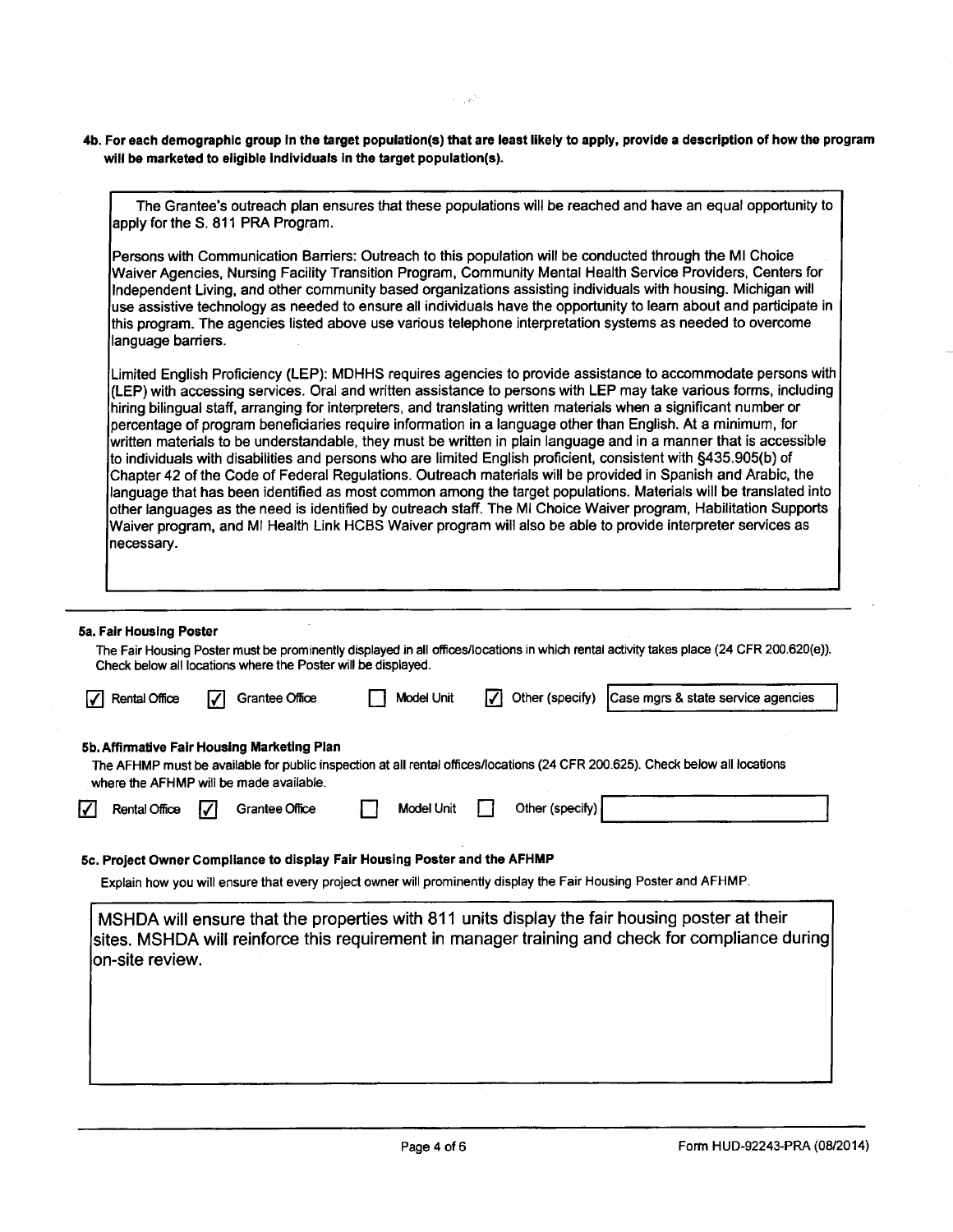#### 6. Evaluation of Marketing Activities

Explain the evaluation process you will use to determine whether your outreach activities have been successful in attracting individuals in the target population(s) who are least likely to apply, including who will be responsible for conducting this evaluation, when this evaluation will be conducted and how the results of this evaluation will inform future marketing activities.

The Grantee and MDHHS will evaluate the success of this outreach and marketing plan after one year from the date that the Cooperative Agreement is signed. The Grantee and MDHHS will review the demographic characteristics of program applicants and tenants at that time and compare these data with the baseline demographic data on file. If this review indicates that populations identified as least likely to apply – or other populations – are not represented in the applicant and tenant populations in percentages that are roughly equivalent to those in the baseline data, then the Grantee and MDHHS will make adjustments as need to the outreach plan. At that point, the Grantee and MDHHS will establish an ad hoc committee of services providers and service agencies to discuss the outcomes and identify potential system changes to achieve better results.

7. Additional Considerations. Is there anything else you would like to tell us about your AFHMP to help ensure that your program is marketed to eligible persons in the target population(s) who are least likely to apply for the program? Please attach additional sheets, as needed.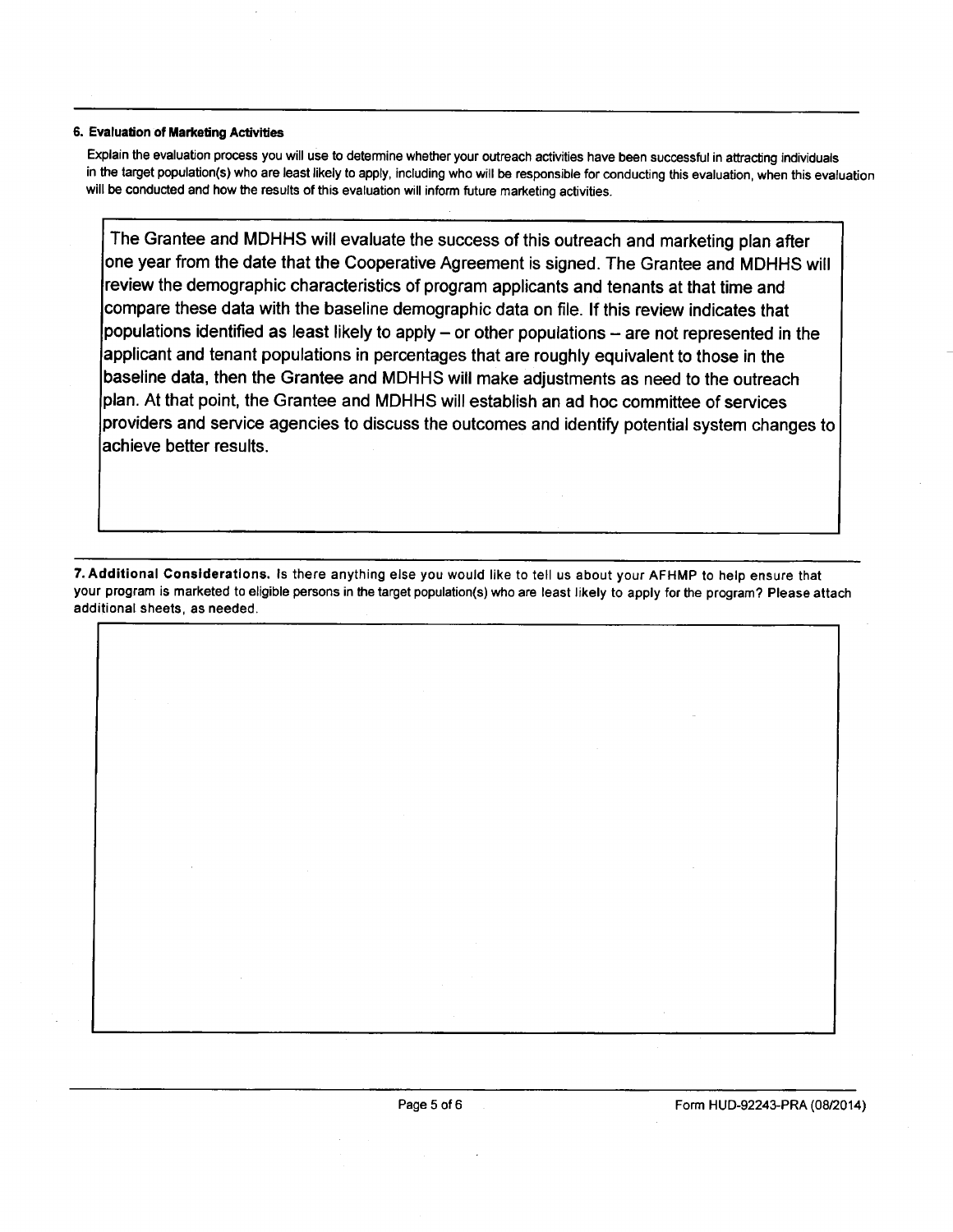#### 8. Review and Update

By signing this form, the grantee agrees to implement its AFHMP, and to review and update its AFHMP in accordance with the instructions to item 8 of this form in order to ensure continued compliance with HUD's Affirmative Fair Housing Marketing Regulations (see 24 CFR Part 200, Subpart M). The Grantee also certifies that training will be provided to staff/entities that provide outreach to target population(s) for the purpose of enrollment in the 811 PRA program. Training will consist of affirmative fair housing outreach requirements and the Fair Housing Act, Section 504 of the Rehabilitation Act, Title VI of the Civil Rights Act and the American with Disabilities Act. I hereby certify that all the information stated herein, as well as any information provided in the accompaniment herewith, is true and accurate. Warning: HUD will prosecute false claims and statements. Conviction may result in criminal and/or civil penalties. (See 18 U.S.C. 1001, 1010, 1012; 31 U.S.C. 3729, 3802).

 $\chi$ e $\sqrt{4}$ y

Signature of (person submitting this Plan & Date of Submission (mm/dd/yyyy)

Kelly Rose

Name (type or print)

Chief Housing Solutions Officer, Michigan State Housing Development Authority

Title & Name of Company

| For HUD-Office of Housing Use Only<br>Reviewing Official: | For HUD-Office of Fair Housing and Equal Opportunity Use Only |
|-----------------------------------------------------------|---------------------------------------------------------------|
|                                                           | Approval<br>Disapproval                                       |
| Signature & Date (mm/dd/yyyy)                             | Signature & Date (mm/dd/yyyy)                                 |
| Name<br>(type or print)                                   | Name<br>(type or print)                                       |
| Name                                                      |                                                               |
| <b>Title</b>                                              | Title                                                         |